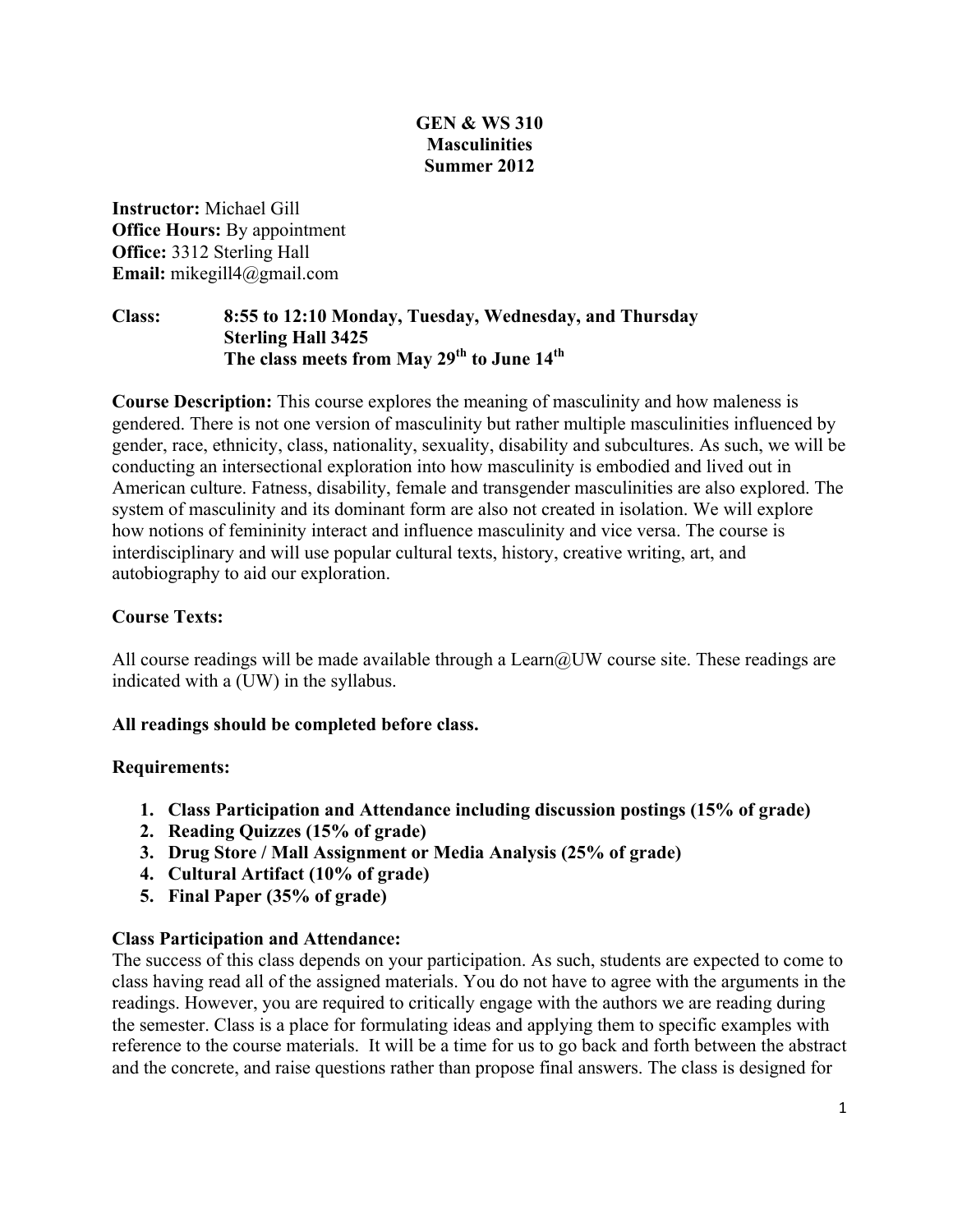you to explore aspects related to masculinities in relation to your personal experiences, the assigned texts, current social situations, and the lectures. Each student's active participation is crucial for a productive in-class experience. Students are expected to be respectful of other students, the instructor, and guests as well as the people in the readings and the films. The class acknowledges and challenges prejudice, discrimination, and privilege based on gender, race, ethnic and national background, language, social class, sexuality, religion, physical appearance, and disabilities existing inside the classroom. Students are required to attend class and finish readings before the class and prepare to discuss the contents.

### **Discussion Questions/Reading Response:**

You will post discussion questions/reading responses to our course Learn@UW course discussion board based on the daily reading 5 times throughout the semester. Discussion questions and reading responses must be posted by 9pm the night before class. Your discussion question/reading responses are part of your attendance and participation grade.

### **Reading Quizzes:**

Throughout the semester, I will be giving 4 quizzes on the contents of the assigned readings. These will consist of short answer, true/false, and multiple choice questions. These quizzes are given to insure that you are keeping up with and comprehending the course readings. The dates for these quizzes are in the syllabus. I will be dropping your lowest quiz score. There will be no makeup quizzes allowed. **Each quiz is worth 5% of your final grade, for a total of 15%.** 

### **Paper 1 - Media Analysis or Mall/Drug Store Assignment (Choose 1)**

### *Media Analysis*

For this paper, you will examine television, movies, or music videos targeted towards men, especially young adult men (16 to 26 yrs old). Examples of these include *South Park, Family Guy, Hot Tub Time Machine, The Expendables, The Hangover, Pimp My Ride*. Choose one type of media and write a 4 to 5 page paper examining the ways that masculinity and femininity are represented. If you choose a television show, make sure to watch at least 3 episodes before writing your paper. For music videos, choose a specific genre of music (country, hip hop, rock) and watch at least 8 videos from 3 to 4 artists. Likewise, for movies pick a specific genre (action, comedy) and watch at least two movies to complete your analysis. This paper is not an opportunity for plot summary but rather your chance to critically engage with the materials to determine how and why masculinity is represented a certain way. How do the materials present men? What sorts of men are represented? What are they doing? What are the women in these materials doing? Pay attention to the race, class, nationality, and disability status of the individuals represented. Do these characters reflect your own experiences of masculinity and/or femininity? You might find it helpful to also look at how film, television, and music critics have responded to these materials as you formulate your paper.

### *Mall/Drug Store Assignment*

For this paper, I am asking you to spend time in a local mall and drugstore. In the mall, look at the various stores. What types of merchandise are being sold? Who is buying these products? Go into a couple of clothing stores. What types of clothes are being sold in the men's and women's sections? Do these clothing styles reflect trends in representing masculinity and femininity? Other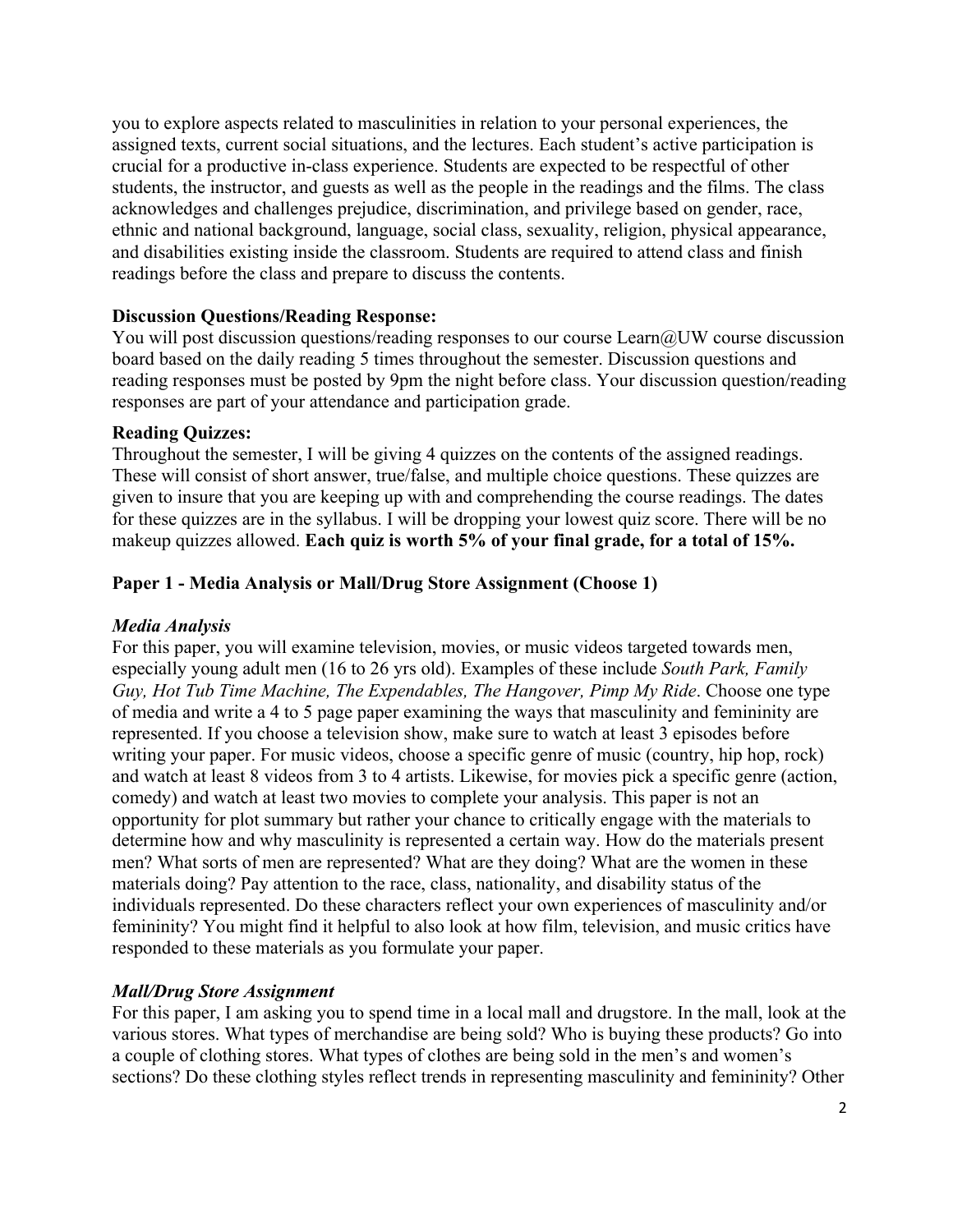than for shopping, how else is the mall space used? What sort of activities can you observe in the mall? Is there masculinity and femininity on display? Next, go into a drug store. Pay attention to the types of products marketed towards men and women. What claims do these products make regarding masculinity and femininity? Which products (if any) are supposedly essential to act masculine and feminine? After you have completed your observation, write a 4 to 5 page paper explaining your findings. You are expected to critically engage with the products and the built environment you interacted with.

### This paper is worth 25% of your final grade and is due on June 4<sup>th</sup> in class.

### **Cultural Artifact:**

Twice during the semester, you will bring in a cultural artifact of masculinity to class. These artifacts can be anything that conveys a message of masculinity including a newspaper article, advertisement in a magazine, piece of junk mail, photo of graffiti, found item on the ground, etc. When it is your turn to bring an artifact to class, you will briefly explain in a 3 to 5 minute presentation your artifact to the class as well as how the artifact expresses masculinity and femininity. On the second day of class we will sign up for days to bring artifacts. **Each artifact presentation is worth 5% of your final grade.**

### **Final Paper:**

You are expected to write a 6 to 8 page paper on one aspect of masculinity. **Graduate students are expected to write a 10 to 12 page paper.** This is your chance to research what interests you regarding masculinity (and its relation to femininity). You are expected to use at least 5 scholarly sources. You can use the course readings for this paper as well. **This paper is worth 35% of your final grade and is due on Friday June 15th at 10:00am. You should deliver your paper to my office.** Additionally, you will give a 5-10 minute interactive presentation about your paper on June  $14<sup>th</sup>$  in class.

### **Course Policies:**

**Attendance** – You are strongly encouraged to attend every class. If you wish you get an absence excused, you will need to provide documentation. If you are having trouble attending class for whatever reason, please talk to me when the problem first arises. If you do miss a class, it is your responsibility to obtain the missed information from a fellow student in the class. Remember, since this is an accelerated course, missing one class period is the equivalent of missing one week during a traditional semester.

**Assignments** – **Late assignments are not accepted**. You are required to turn your assignments in person.

# **Grading Policy**  A Excellent 93-100 AB Intermediate 88-92 B Good 83-87 BC Intermediate 78-82 C Fair 70-77 D Poor 60-69

F below 60

If you have questions about a grade, speak first to your instructor. If the question is not resolved,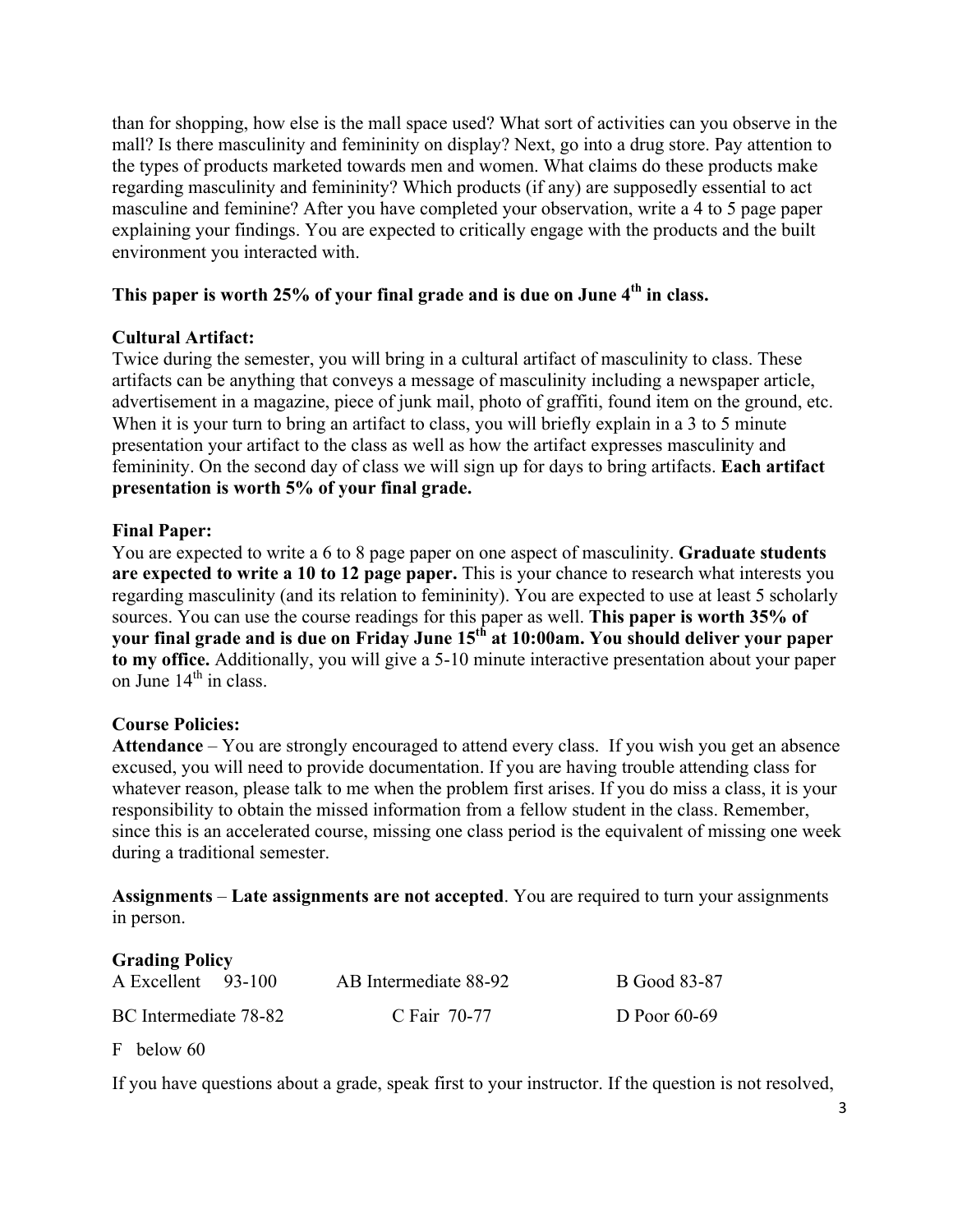speak with the Chair, Jane Collins <jcollins@ssc.wisc.edu>, or the Associate Chair, Judith Houck  $\leq$ jahouck $\omega$ wisc.edu $\geq$ . They will attempt to resolve the issue informally and inform you of the Appeals Procedures if no resolution is reached informally.

**Papers** – All papers are to be completed using a word processing program, in 12 point Times New Roman font. The papers should be double-spaced with one inch margins and page numbers. All papers should be proofread and utilize consistent citing formats (e.g. MLA, APA, Chicago). A separate works cited page is required. Papers will be graded for grammar, readability, a coherent and persuasive argument, and connections to the course materials. The writing center is available to help you with improving your writing ability: http://www.writing.wisc.edu/

**Plagiarism –** Plagiarism is a serious violation of university codes on academic integrity. Plagiarizing material from the web, printed sources, other students' work, or any other source constitutes grounds for failure in this course. Incidents of plagiarism may also be brought before the university judiciary board resulting in further disciplinary action. Students uncertain of the definition of plagiarism must ask the instructor prior to submitting their work. Information about the university policy on academic integrity can be found at here: http://www.library.wisc.edu/instservices/plagiarism/ If you have any questions about what constitutes plagiarism ask the instructor.

**Students with Disabilities-** To obtain accommodations for this course, students with disabilities should contact the McBurney Disability Resource Center and the instructor in charge as soon as possible. The student will need to contact the center at 608-263-2741 (voice) or 608-225-7956 (text). I also recognize that at times the class might not be accessible, despite efforts to ensure universal access. Please contact me if you find that lecture or discussion format to be inaccessible to your learning style. Additionally, if the facilities are inaccessible please let me know. I am committed to making your learning experience as accessible as possible.

**Cell phones, Facebook, Laptops –** As a matter of courtesy and for your educational purpose, please refrain from answering your cell phone in class or using your phone to send text messages. Phones should be silenced or turned off during class. Laptops should be used to take notes for the class, not accessing your Facebook page, surfing the Internet, checking emails or chatting with friends. I reserve the right to ban laptops if surfing the Internet becomes a problem.

### **Course Schedule:**

# **May 29th: Course Descriptions / Memories of Masculinity / "Male" and "Female" Brains**

o Introduction to Course

### **May 30th: Theorizing Masculinity / Hegemonic Masculinity**

- o Connell, "The Social Organization of Masculinity" from *Masculinities* (UW)
- o Connell, "Globalization and Men's Bodies" from *The Men and the Boys* (UW)
- o Reeser, "Introduction: The Study of Masculinity" and "Theorizing Masculinity" from *Masculinities in Theory: An Introduction* (UW)
- o Tarrant, "Constructing Masculinity: Putting the How and the Why in the XY" from *Men and Feminism* (UW)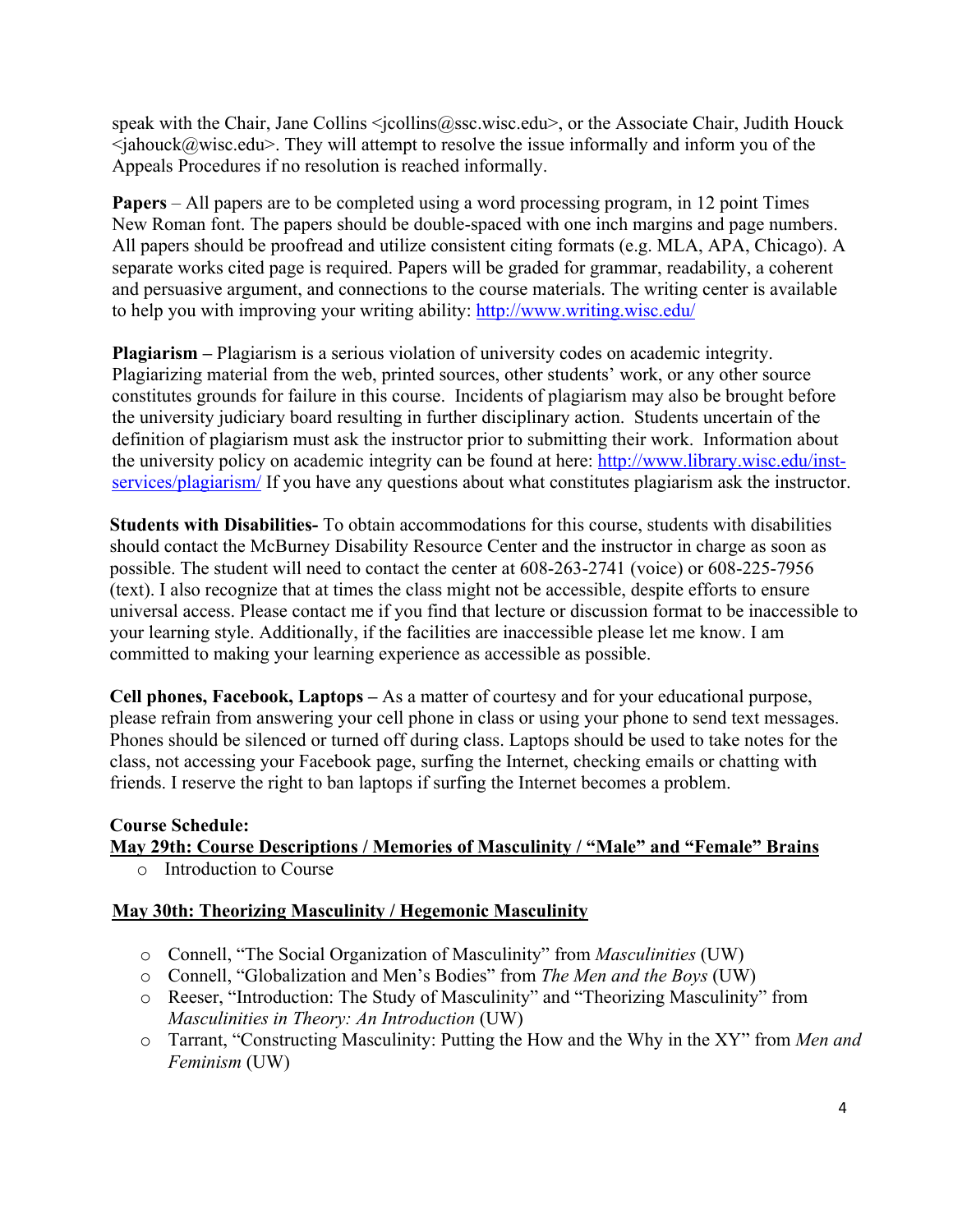### **May 31st: A Brief Cultural History of Masculinity in America since the 1950s**

- o Kimmel, "Introduction: Toward a History of Manhood In America," "The Masculine Mystique," "Whimps, Whiners and Weekend Warriors" and "From Anxiety and Anger Since the 1990s" from *Manhood In America* (UW)
- o Quiz #1
- o Artifact Group #1

## **June 4th: Privilege and Hegemonic Masculinities**

- o hooks, "Understanding Patriarchy" (UW)
- o hooks, "Feminist Manhood" (UW)
- o Powell, "Confessions of a Recovering Misogynist" (UW)
- o Tarrant, "Gender Advantage: Checking In on a Masculine Privilege" (UW)
- o Artifact Group #2
- o **Paper #1 Due**

## **June 5th: Sports, Toys, Booze, and Hooking Up**

- o Epstein and colleagues, "Anything from Making Out to Having Sex: Men's Negotiations of Hooking Up and Friends with Benefits Scripts" (UW)
- o Grazian, "The Girl Hunt: Urban Nightlife and the Performance of Masculinity as Collective Activity" (UW)
- o Messner, "Becoming 100 Percent Straight" (UW)
- o Ray and Rosow, "Getting Off and Getting Intimate: How Normative Institutional Arrangements Structure Black and White Fraternity Men's Approaches Toward Women" (UW)
- o Sabo, "Doing Time, Doing Masculinity: Sports and Prison" (UW)
- o Ward, "Dude-Sex: White Masculinities and 'Authentic' Heterosexuality Among Dudes Who Have Sex with Dudes" (UW)
- o In class screening of *The Bro Code*
- o Artifact Group #3

### **June 6th: High Schools, Homophobia, Bullying / Pornography and Violence**

- o Pascoe, "Dude You're a Fag: Adolescent Masculinity and the Fag Discourse" (UW)
- o Hurt, "Daytona Beach: Beyond Beats and Rhymes" (UW)
- o Jensen, "A Pornographic World" (UW)
- o Katz, "Guilty Pleasures: Pornography, Prostitution, and Stripping" (UW)
- o Katz, "Violence Against Women Is a Men's Issue" (UW)
- o Ravarino, "Being a Social Justice Ally" (UW)
- o Class Screening of *Hip Hop: Beyond Beats and Rhymes*
- $\circ$  Quiz #2
- o Artifact Group #4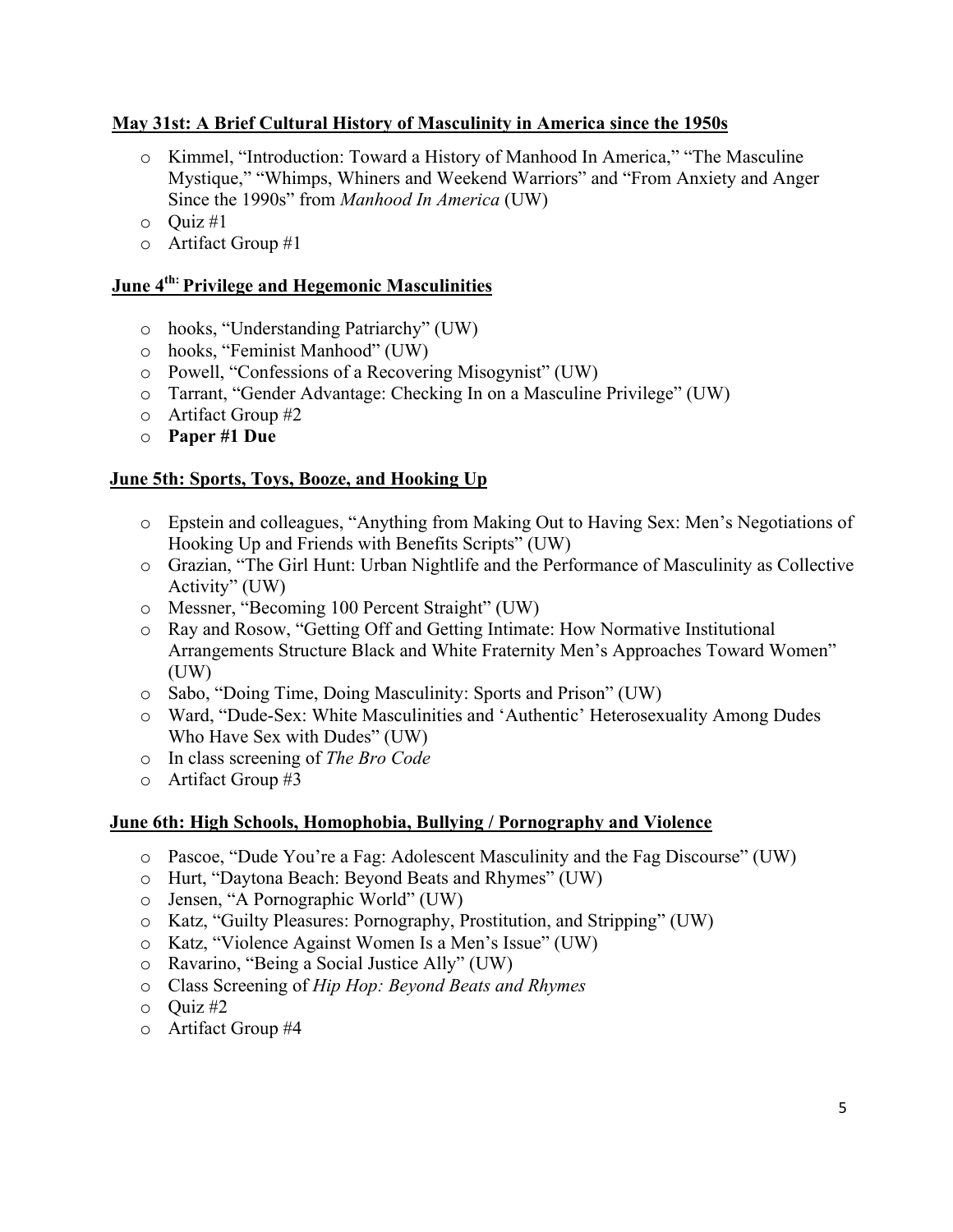### **June 7th: Multiplying Masculinities**

- o Clare, "Gawking, Gaping, Staring" (UW)
- o Clare, "Stolen Bodies, Reclaimed Bodies: Disability and Queerness" (UW)
- o Lindemann and Cherney, "Communicating In and Through '*Murderball*': Masculinity and Disability in Wheelchair Rugby" (UW)
- o Estes, "Introduction: Am I Not a Man and Brother," "Freedom Summer and the Mississippi Movement," and "God's Angry Men" from *I Am a Man: Race, Manhood and the Civil Rights Movement* (UW)
- o Class screening of clips from *Murderball*
- $\circ$  Artifact Group #1

# **June 11th: Challenging Hegemonic Masculinities?**

- o Halberstam, "An Introduction to Female Masculinity: Masculinity Without Men" (UW)
- o Kimmel, "Masculinity in the Age of Obama" from *Manhood In America* (UW)
- o Le Espiritu, "All Men Are *Not* Created Equal: Asian Men in U.S. History" (UW)
- o Mirande, "Hombres Y Machos" (UW)
- o Neal, "New Black Man" (UW)
- o Ramirez and Flores, "Latino Masculinities in the Post-9/11 Era" (UW)
- o Shaw and Watson, "Obama's Masculinities: A Landscape of Essential Contradictions" (UW)
- o Class Screening of *I'm Just Anneke* and *The Family Journey: Raising Gender Nonconforming Children*
- o Class Screening of *Barack and Curtis*
- $\circ$  Quiz #3
- o Artifact Group #2

# **June 12th: Queer and Trans Masculinity**

- o Cavanagh, "Trans Subjects and Gender Misreadings in the Toliet" (UW)
- o Chong-suk Han, "Darker Shades of Queer: Race and Sexuality at the Margins" (UW)
- o McBride, "Why I Hate Abercrombie and Fitch" (UW)
- o Rubin, "Of Catamites and Kings: Reflections on Butch, Gender, and Boundaries" (UW)
- o Class Screening of *Still Black: A Portrait of Black Transmen*
- o Guest Speaker: Liam Lair, PhD Student in Women, Gender, and Sexuality Studies at the University of Kansas
- o Artifact Group #3

# **June 13th: Embodiment, Masculinity, and Technology**

- o Bell and McNaughton, "Feminism and the Invisible Fat Man" (UW)
- o Monaghan, "Big Handsome Men, Bears, and Others: Visual Constructions of Fat Male Embodiment" (UW)
- o Loe, "Fixing Broken Masculinity: Viagra as a Technology for the Production of Gender" (UW)